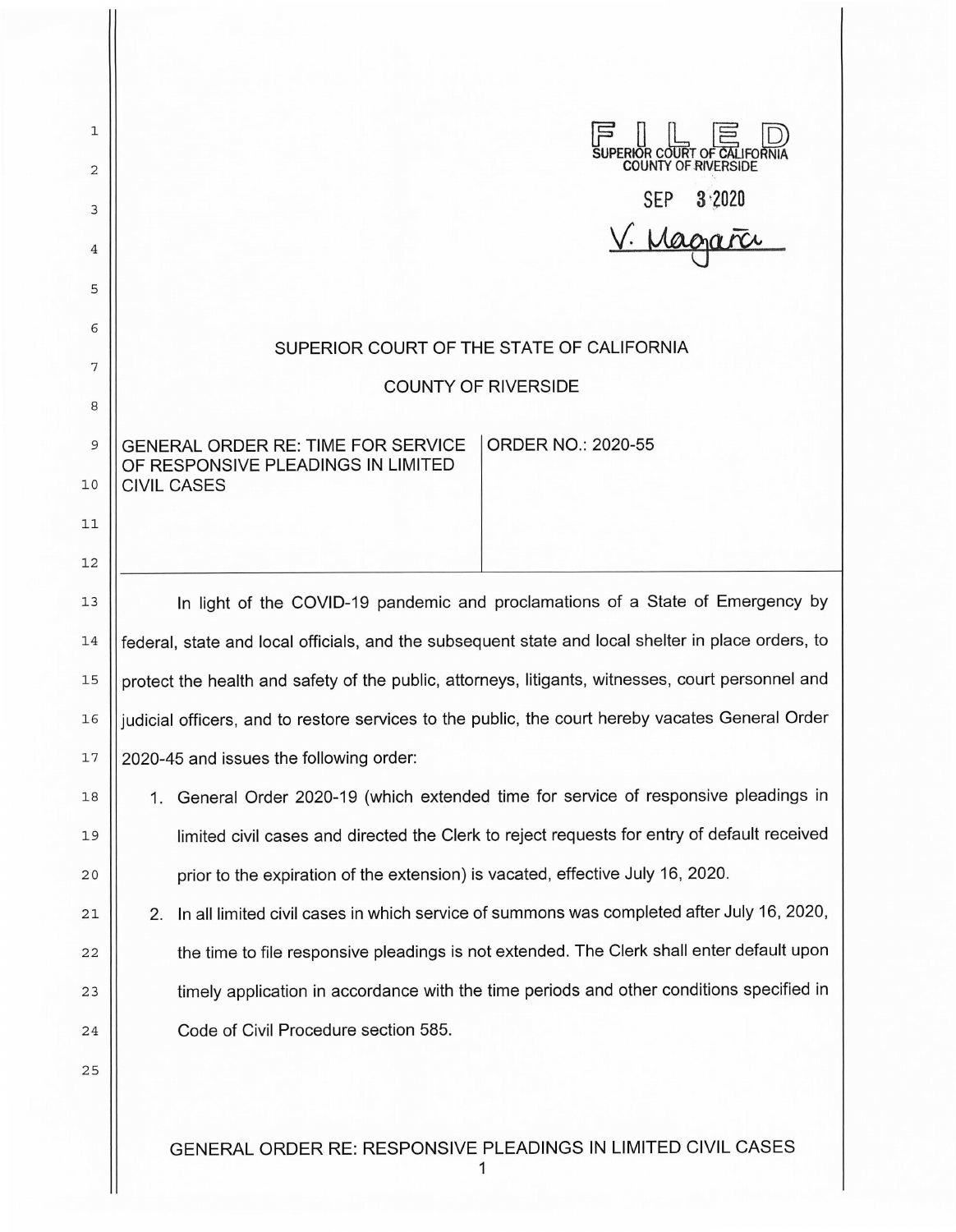| 3. | In all limited civil actions in which service of process was completed on or before July |
|----|------------------------------------------------------------------------------------------|
|    | 16, 2020, the time in which to file a responsive pleading under Code of Civil Procedure  |
|    | section 585 is hereby extended 30 calendar days from the earliest of the following:      |
|    | The date of the termination of the State of Emergency that was declared by<br>a.         |
|    | the Governor of the State of California on March 4, 2020.                                |
|    | The date on which service was completed if service was accomplished:<br>b.               |
|    | By publication when authorized by the Court pursuant to Code of Civil<br>i.              |
|    | Procedure section 415.50; or                                                             |
|    | By service on the Secretary of State when authorized by the Court<br>ii.                 |
|    | pursuant to applicable provisions of the Corporations Code, including                    |
|    | but not limited to section 1702, section 2111, subdivision (b) of section                |
|    | 2114, and subdivision (c) of section 17701.16.                                           |
|    | The date of service of Local Form RI-CI037 to the address at which the<br>C.             |
|    | summons was delivered or mailed, if service was accomplished by any other                |
|    | means pursuant to any other statute, including but not limited to:                       |
|    | Code of Civil Procedure section 415.10 (personal service);<br>i.                         |
|    | Code of Civil Procedure section 415.20 (substituted service);<br>ii.                     |
|    | iii. Code of Civil Procedure section 415.30 (service by notice and                       |
|    | acknowledgement);                                                                        |
|    | Code of Civil Procedure section 415.40 (service by mail on out-of-state<br>iv.           |
|    | defendant); and                                                                          |
|    | Code of Civil Procedure section 415.95 (service on business<br>V.                        |
|    | organization of unknown form).                                                           |
|    | Service of Local Form RI-CI037 shall either be personal or by first-class mail,          |
|    | but if served by first-class mail, the time in which to file a responsive pleading       |
|    | is extended by an additional five calendar days.                                         |
|    | GENERAL ORDER RE: RESPONSIVE PLEADINGS IN LIMITED CIVIL CASES                            |

2

 $\mathbb{I}$